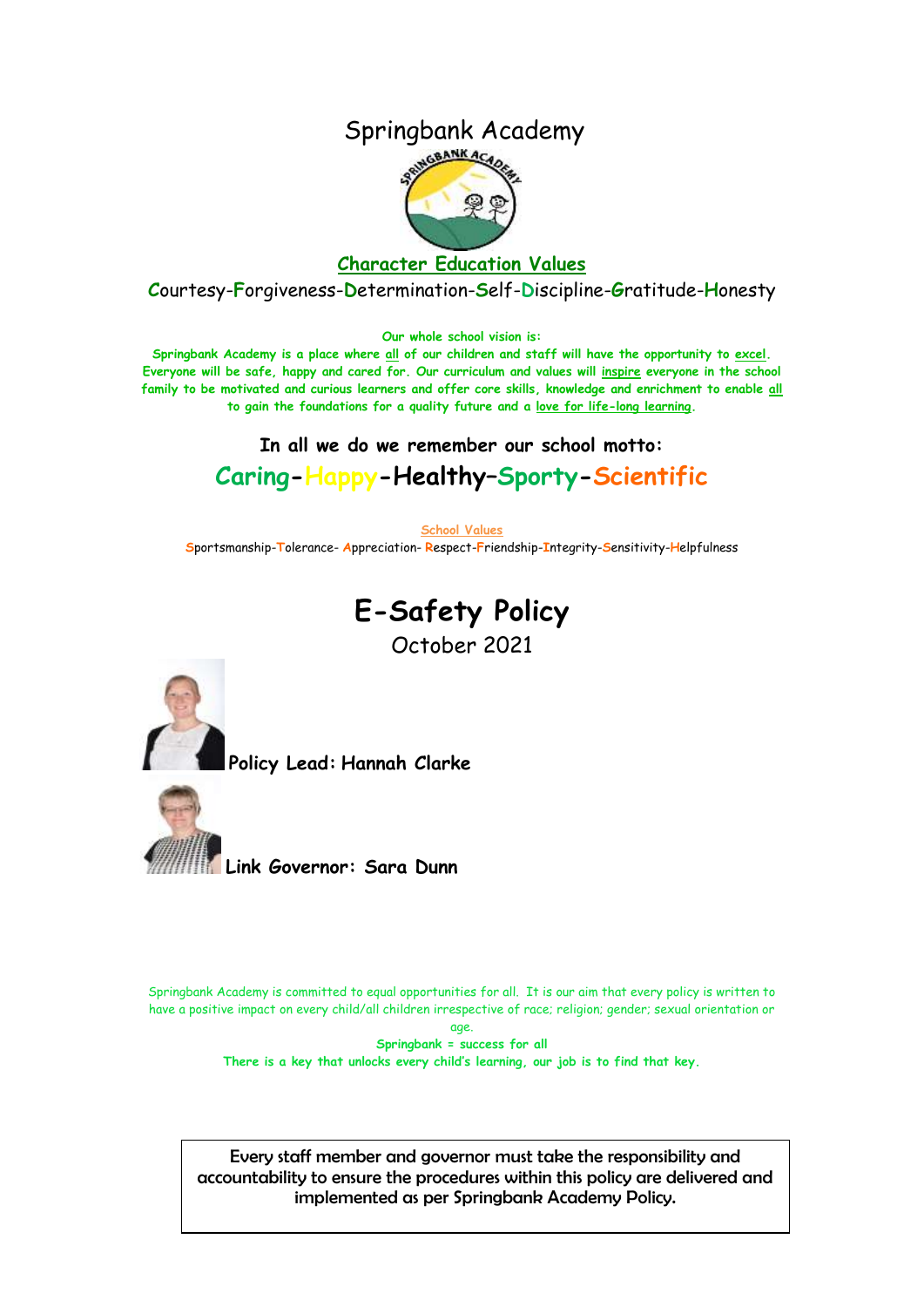# **Springbank Academy E-safety Policy**

## **Policy development**

The e-safety policy relates to other policies including those for ICT, Anti-bullying and Safeguarding children.

- Our policy has been written with consultation from staff in school, parents/carers, governors and young people.
- It is reviewed annually by leadership and approved by governors.
- It is available to read or download on our school website or as a hard copy from the school office.

#### **Roles and responsibilities**

The school has an e-safety lead. Our IT Lead is: Hannah Clarke.

## **Teaching and Learning**

#### **Why internet and digital communications are important**

- The purpose of any technology in school is to raise educational standards, to promote achievement, to support the professional work of staff and to enhance the school's management functions.
- The school has a duty to provide students with quality internet access as part of their learning experience.
- Internet use is part of the statutory curriculum and a necessary tool for staff.
- Pupils will be educated in the safe, effective use of the internet in research, including the skills of knowledge location, retrieval and evaluation.
- They will be encouraged to be critically aware of the materials they read and shown how to validate information before accepting its accuracy.
- Pupils will be shown how to publish and present information appropriately to a wider audience.
- They will be taught what internet use is acceptable and what is not and be given clear objectives for use. These are also important transferable skills for their life out of school, including using mobile phones and other mobile devices.
- They will be taught how to report unpleasant internet content including Cyberbullying or unwanted contact. This will include using the CEOP icon or the Hector Protector function.
- Issues such as Cyberbullying and e-safety will be built into the curriculum to encourage self –efficacy and resilience. Some children who have had problems or with additional needs may need additional support.
- Weekly E-Safety Assemblies are currently held virtually to reiterate the importance of staying safe on all technologies.

## **Managing Internet Access**

#### **Information security system**

- The school ICT system security is reviewed regularly.
- Virus protection is updated regularly.
- Security strategies may be discussed with the Local Authority and at the annual DfE conference.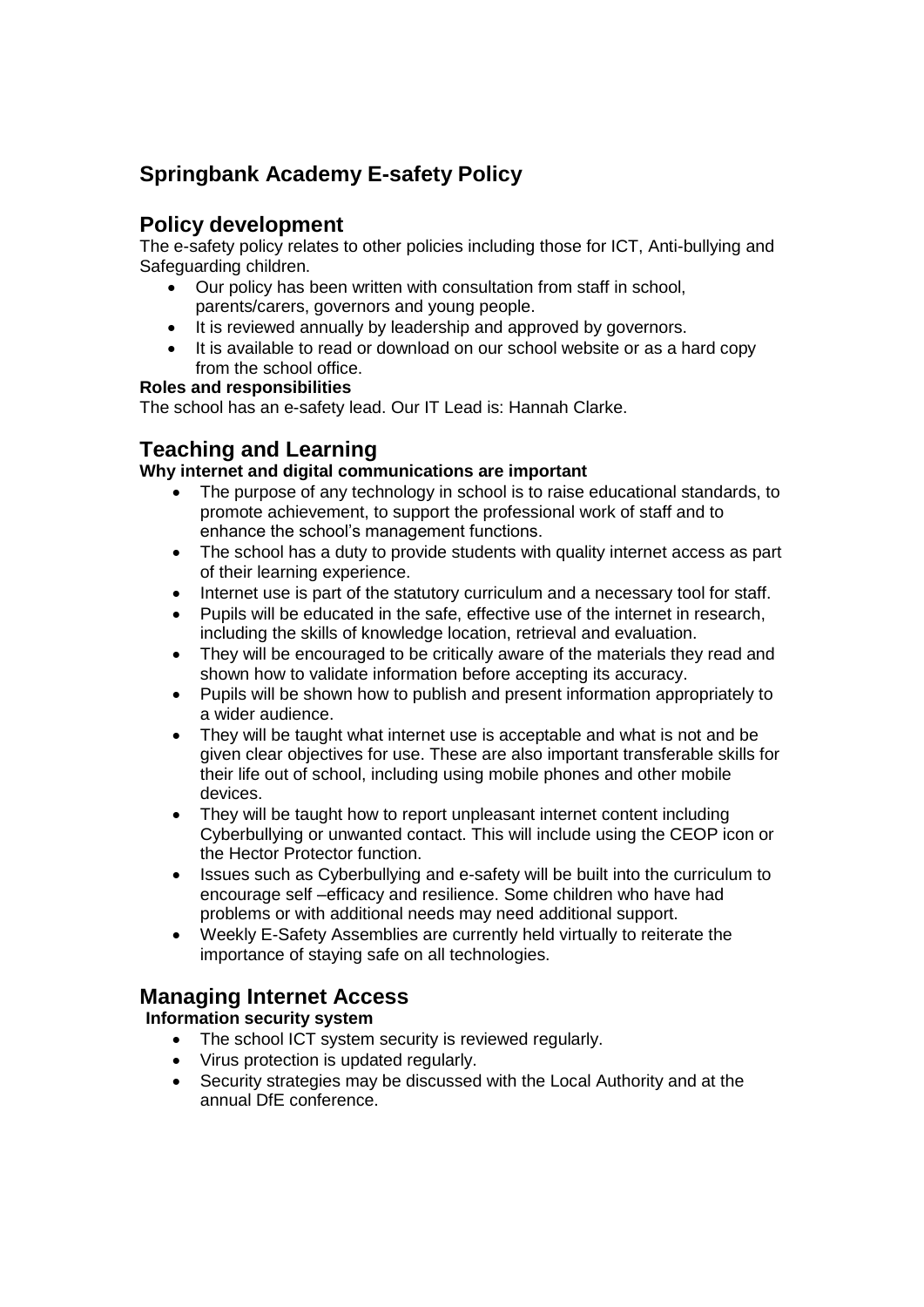#### **E-mail**

- Pupils and staff may only use approved e-mail accounts on the school system.
- Pupils must immediately tell a member of staff if they receive offensive emails.
- Staff to pupil e-mail communication must only take place via a school e-mail address.
- All incoming e-mail should be treated as suspicious and attachments not opened unless the author is known.
- The school will consider how e-mail from pupils to external bodies is presented and controlled.
- The forwarding of chain letters is not permitted.
- Pupils will use their school Google email to sign into Google Classroom.

## **Published content and the school website**

- The contact details on the school's website should be the school address. No staff or pupil's personal details will be published.
- Julie Vaccari, Dawn Wigley or Hannah Clarke will have overall editorial responsibility to ensure that content is accurate and appropriate.

#### **Publishing pupils' images and work**

- Photographs that include children will be selected carefully and will not enable individuals to be clearly identified.
- Pupil's full names will be avoided on the website and learning platforms including blogs, forums especially if associated with a photograph.
- Written permission on the annual GDPR form will be obtained from parents and carers before any photographs are published on the school website.

## **Social networking and personal publishing on the school learning platform**

- The school will control access to social networking sites and consider how to educate pupils in their safe use. This may not mean blocking every site; it may need monitoring and educating students in their use.
- The school will encourage parents to support their children when setting up a social networking profile and offer help and guidance. This includes encouraging families to follow the terms and conditions specifying the appropriate age for using sites.
- Pupils will be advised never to give out personal details which may identify them or their location.

## **Managing filtering**

- The school will work with the IT Consultant to ensure systems to protect pupils are reviewed and improved.
- Any unsuitable on-line material will be reported to the e-safety lead.
- Regular checks will be made to ensure the filtering methods are appropriate, effective and reasonable.

## **Managing video conferencing**

- Video conferencing will be appropriately supervised for the pupils' age.
- Pupils will always ask permission from the supervising teacher before making or receiving a video conference call.
- Video conferencing will use the educational broadband network to ensure quality of service and security.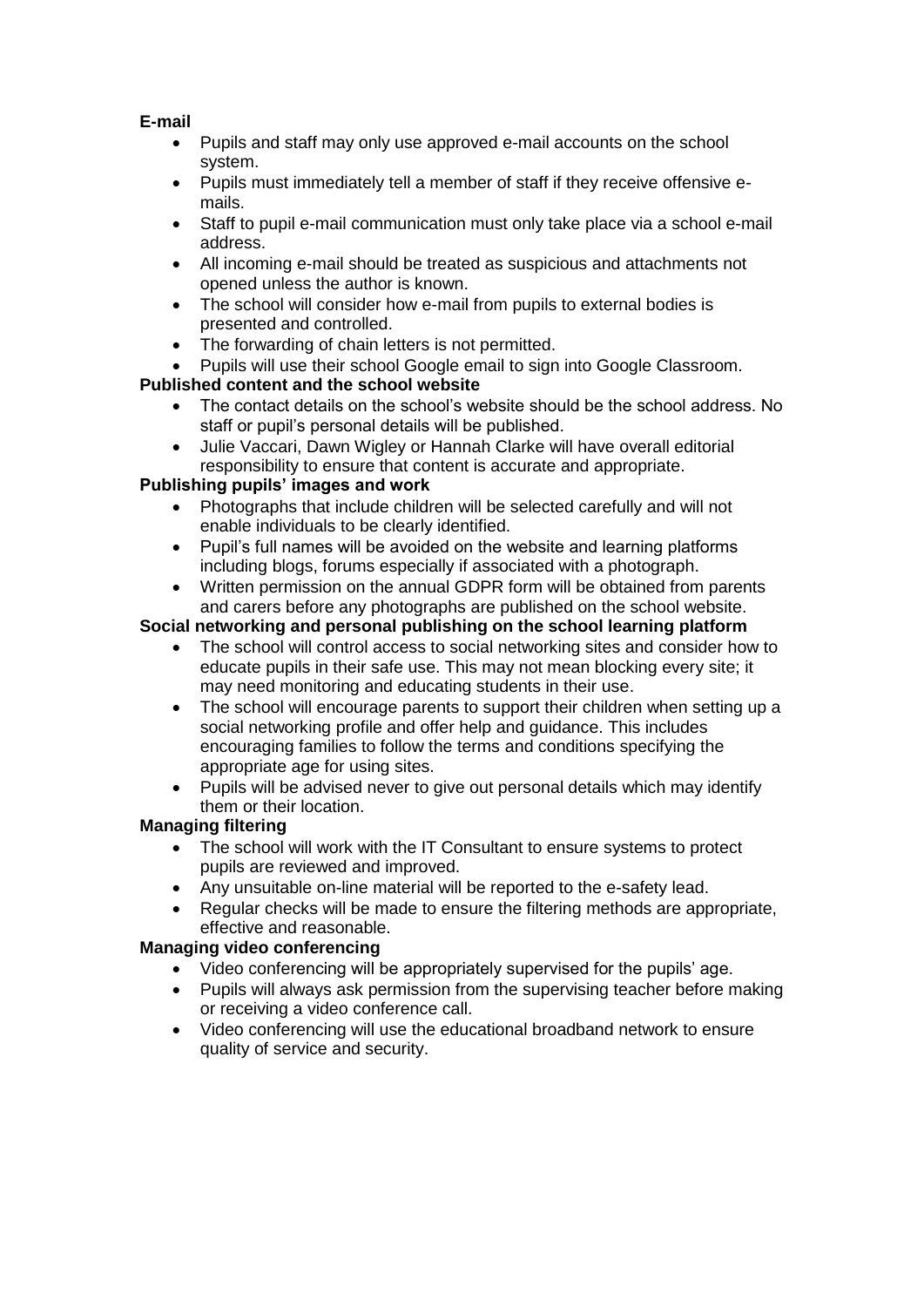#### **Managing emerging technologies**

- The school will examine emerging technologies for their educational benefit and carry out a risk assessment before use in school.
- Mobile phones and associated cameras will not be used in lessons or formal school time except as part of an educational activity.
- Care will be taken with the use of hand held technologies in school which may not have the level of filtering required.
- Staff will use a school phone where contact with pupils and their families are required.

#### **Protecting personal data**

 Personal data will be recorded, processed, transferred and made available according to the Data Protection Act 1998.

## **Policy decisions**

#### **Authorising internet access**

- All staff must read and sign the 'staff code of conduct before using any school ICT resource.
- Parents will be asked to sign and return GDPR a consent form each year.
- At Key stage 1, access to the internet will be by adult demonstration with directly supervised access to specific on-line materials.
- Any person not directly employed by the school will be asked to sign an 'acceptable use of school ICT resources' before being allowed to access the internet from the school site.

#### **Assessing risks**

- The school will take all reasonable precautions to prevent access to inappropriate material; however, it is not possible to guarantee that unsuitable material will never appear on a school computer.
- The school will monitor ICT use to establish if the e-safety policy is appropriate and effective.

#### **Handling e-safety complaints**

- Complaints of internet misuse will be dealt with by a senior member of staff/complaint governor.
- Complaints of misuse by staff will be referred to the Head teacher.
- Any complaints of a child protection nature will be dealt with in accordance to child protection procedures.
- Pupils and parents will be informed of the consequences and sanctions for pupils misusing the internet and this will be in line with the school's behaviour policy.

#### **Community use of the internet**

 All use of the school internet connection by community and other organisations shall be in accordance with the e-safety policy.

## **The Legal Framework**

#### **Communications Act 2003(section 127)**

Sending by means of the internet a message or other matter that is offensive or of an indecent, obscene or menacing character; or sending a false message by means of or persistently making use of the internet for the purpose of causing annoyance, inconvenience or needless anxiety is guilty of an offence liable, on conviction to imprisonment.

NB an offence is committed as soon as the message has been sent: there is no need to prove any intent or purpose.

#### **The Computer Misuse Act 1990**

Regardless of an individual's motivation, the act makes it a criminal offence to: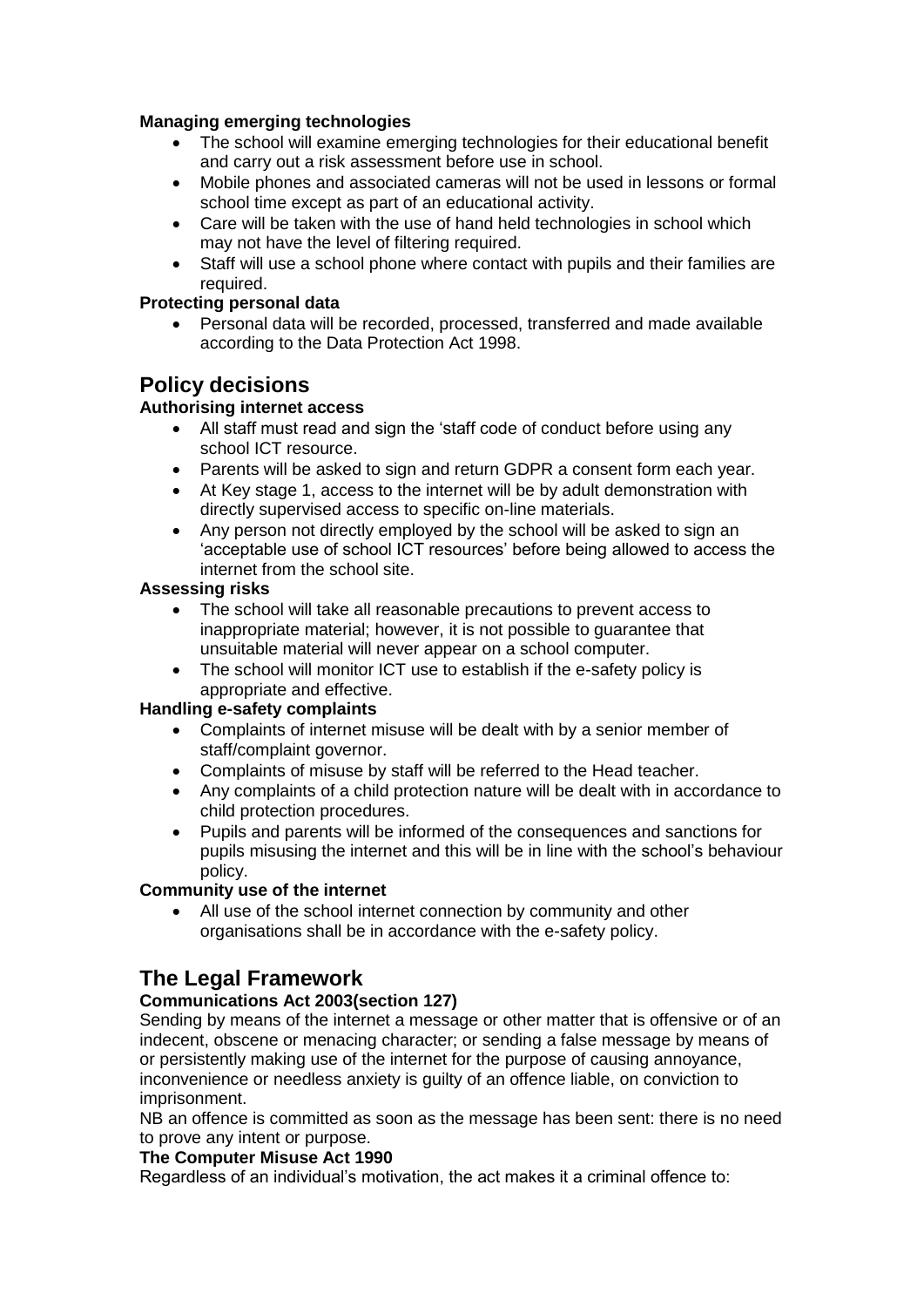$\Box$  Gain access to computer files or software without permission

 $\Box$  Gain unauthorised access as above in order to commit a further criminal act

 $\Box$  Impair the operation of a computer or program (for example caused by viruses or denial of service attacks)

#### **Copyright, Design and Patents Act 1988**

Copyright is the right to prevent others from copying or using work without permission.

#### **Data Protection Act 1998**

The Act requires anyone who handles personal information to notify the Information Commissioner's Office of the type of processing it administers, and must comply with important data protection principles when treating personal data relating to any living individual. The Act also grants individuals rights of access to their personal data.

#### **Education Act 2011 (sections 2-4)**

This clarifies statutory powers to discipline pupils for inappropriate behaviour or for not following instructions both on and off the school premises. Details for free schools can be found in section 36 and Academies in part 6 sections 55-65.

#### **Education and Inspections Act 2006 (sections 90-91)**

This provides powers to discipline pupils for inappropriate behaviour or for not following instructions both on and off the school premises. It also gives schools the powers to confiscate items from pupils.

These powers are particularly relevant to online bullying and e-safety as well as giving legal powers to confiscate mobile phones and other mobile devices, if they suspect that they are being used to compromise the well-being and safety of others. **Malicious Communications Act 1988 (section1)** 

This makes it a criminal offence to send electronic messages that conveys indecent, grossly offensive, threatening material or information that is false. This includes if the message is of an indecent or grossly offensive nature and if the purpose was to cause a recipient to suffer distress or anxiety.

#### **Obscene Publications Act 1959 and 1964 (section 1)**

Publishing an 'obscene' article is a criminal offence. This includes electronic transmission.

#### **Public Order Act 1986 (sections 17-29)**

This makes it a criminal offence to stir up racial hatred by displaying, publishing or distributing written material which is threatening. It also makes the possession of inflammatory material with a view of releasing it a criminal offence. 21